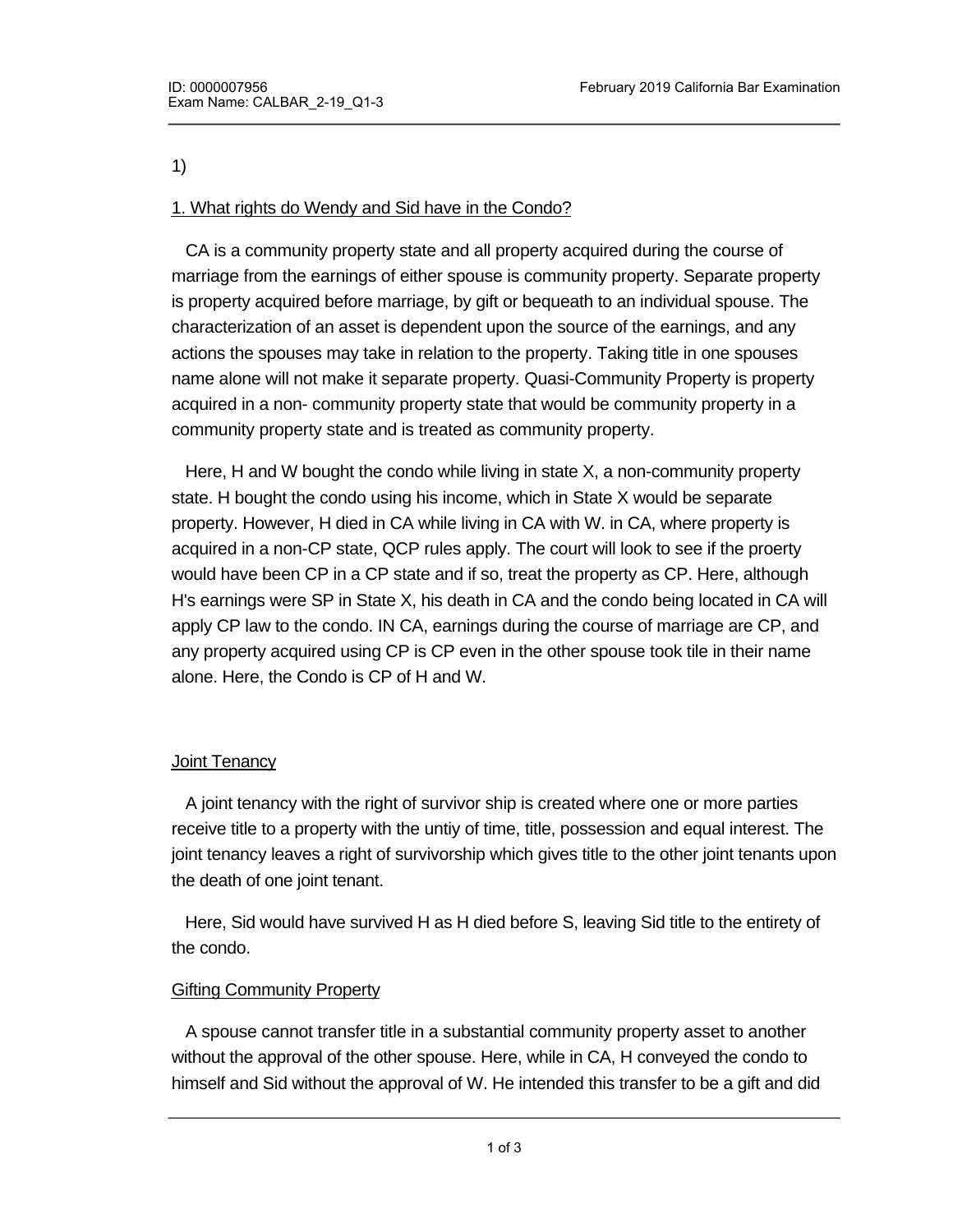not receive compensation for the transfer. By doing so, W can seek to invalidate the transfer as it was a CP asset which she did not consent to gifting to S.

 In conclusion, W will seek to have Sid's title set aside and have the condo characterized as CP upon H's death. W is entitled to one half of the condo and upon H's death she would recieve the remaining half as H willed his residuary estate to W.

## 2. What rights do Wendy and Bill have in the State X house

### **Community Property**

### See Rules Above

 As QCP, W would be entitled to her one half share of the State X house as the house would have been treated as CP in Ca as it was bought using H's earnings.

### Will

 A duly probated will in another jurisdiction will have the same effect in CA, despite the will not meeting the requirements for a will in CA. Under CA law, a duly probated will must be in writing, signed by the testator in front of two disinterested witnesses who must sign the document themselves during testator's lifetime.

 Despite the 2008 will only being signed in front of 1 witness and not meeting CA's requirements, the will with be valid as CA recognizes valid wills from other states.

### Codicil

 A codicil is a subsequent document which amends the testator's prior will.and may be used to revoke a prior will so long as it meets all requirements required for a valid will.

 Here, H may use a codicl to amend his previous will so long as it was executed under the requirements of CA law.

### **Capacity**

 A testator must have mental capacity to execute a will or codicil and may direct another to execute a codicl at his direction if he lacks physcial capacity.

 Here, H lost all mental capacity and would not have been able to know the nature of the codicil when it was executed. His lack of capacity was a complete lack of mental capacity and thus the codicil will be invalid. Although he had prior intnet to execute such

a codicil, his lack of capacity at the execution of the execution of the codicl cannot be overcome by this lack of this lack of the codical cannot be overcome by this lack of the codical cannot be overcome by this lack of